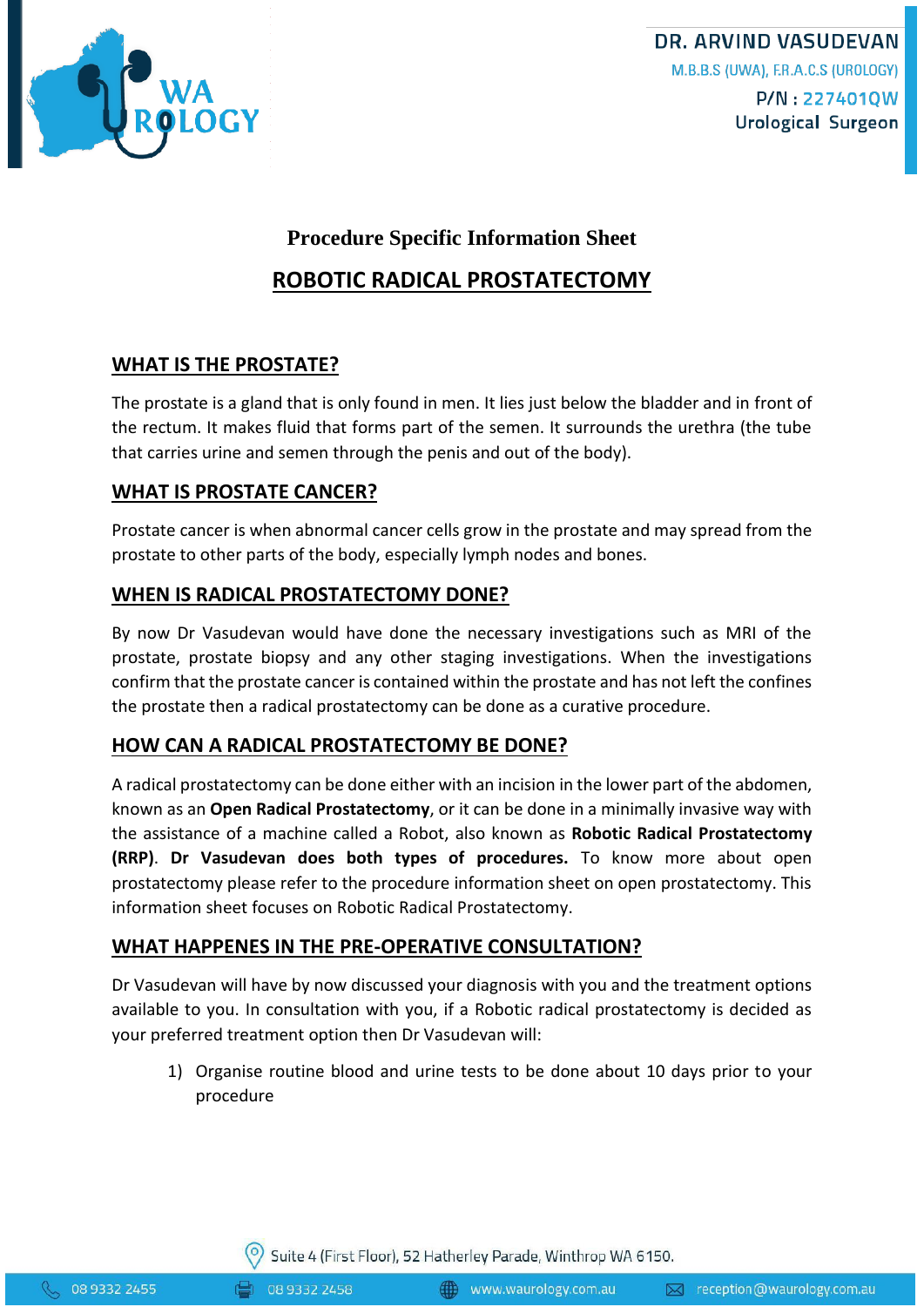

**DR. ARVIND VASUDEVAN** M.B.B.S (UWA), F.R.A.C.S (UROLOGY) P/N:227401QW Urological Surgeon

- 2) Refer you to a pelvic physiotherapist to be taught pelvic floor exercisers prior to surgery so that you can start practising the pelvic floor exercises, as this improves and shortens your time taken to return to urinary continence.
- 3) Go through the consent process for the surgery, which will include a detailed discussion about post-op urinary continence and erectile function.
- 4) Advise you if any of your medications need to be stopped prior to surgery.
- 5) Organise a date for your operation
- 6) Also refer you to the prostate cancer nurse in his rooms so that further assistance can be given to you by the nurse in treating your prostate cancer.
- 7) Instructions will be given to you in regards to fasting times and hospital admission time.

## **WHAT DOES ROBOTIC RADICAL PROSTATECTOMY INVOLVE?**

Robotic radical prostatectomy is a type of minimally invasive surgery which uses surgical robotic equipment to remove the entire prostate. The robotic laparoscopic technique allows surgeons to operate through small ports using small instruments resulting in less pain after operation, shorter recovery times, fewer complications and reduced hospital stay.

It is important to note that it is not the robot that is doing the operation. The robot instruments are under the control of the surgeon at all times and it is the surgeon who is doing the operation.

## **WHAT HAPPENS ON THE DAY OF THE OPERATION?**

- As per the instructions given in Dr Vasudevan's rooms, you will present to the Day of surgical admissions unit (DOSA), in the hospital.
- Nurses in DOSA will start your admission process by taking a short history and doing routine observations.
- You will be given anti embolic stockings, known as TED stockings, and also Flowtron calf compressors to put on so as to minimise the risk of blood clots in your legs during surgery.
- The anaesthetist will review and discuss what the general anaesthetic involves with you. He will also discuss with you the options of post operative pain relief, if you require it post-op.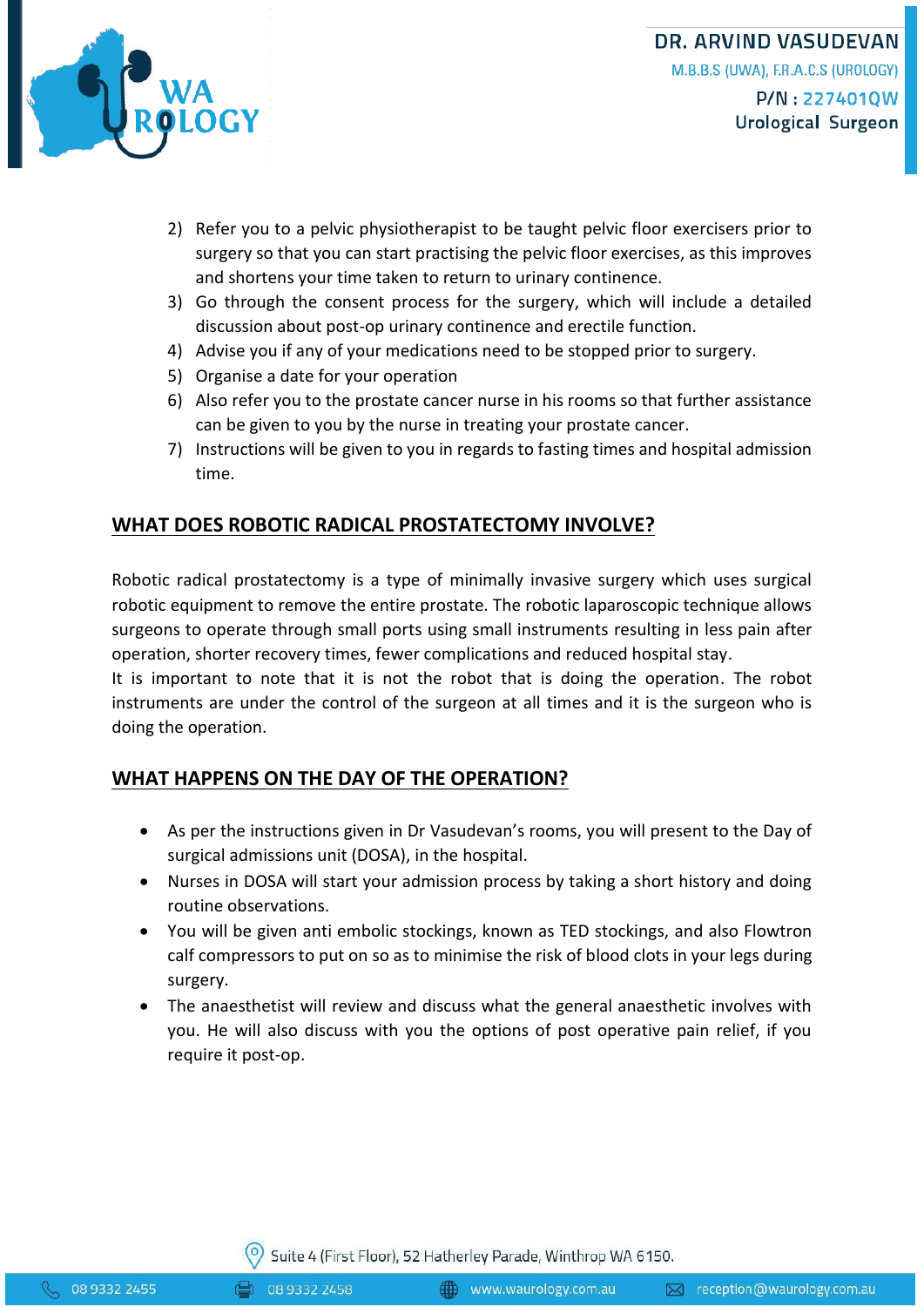

#### **Details of the operation**

- The anaesthetist will start by inserting an intravenous (IV) drip into your hand. He will use the IV drip to give you a general anaesthetic- so that you will be asleep for the whole procedure and will not feel anything once the general anaesthetic has been given.
- The anaesthetist will give you an injection of antibiotic at the commencement of surgery to minimise the risk of infection.
- The operating table you are lying on will be angled in a head downward direction to an angle of 20 degrees.
- 6 robotic ports are inserted into your abdomen via small incisions (as per the diagram below). CO2 gas is infused via the ports to distend your abdomen to allow the surgeon to do the operation.



 The robot is attached, also referred to as docking the robot, to the ports in your abdomen. The robot instruments are inserted via the ports. The primary surgeon who sits in a near by console does the operation to remove the prostate using the joy sticks and foot pedals in the console, as per picture below. There is also a secondary surgeon who stands next to the operating table and the robot, assisting the primary surgeon to do the operation.



Suite 4 (First Floor), 52 Hatherley Parade, Winthrop WA 6150.

08 9332 2458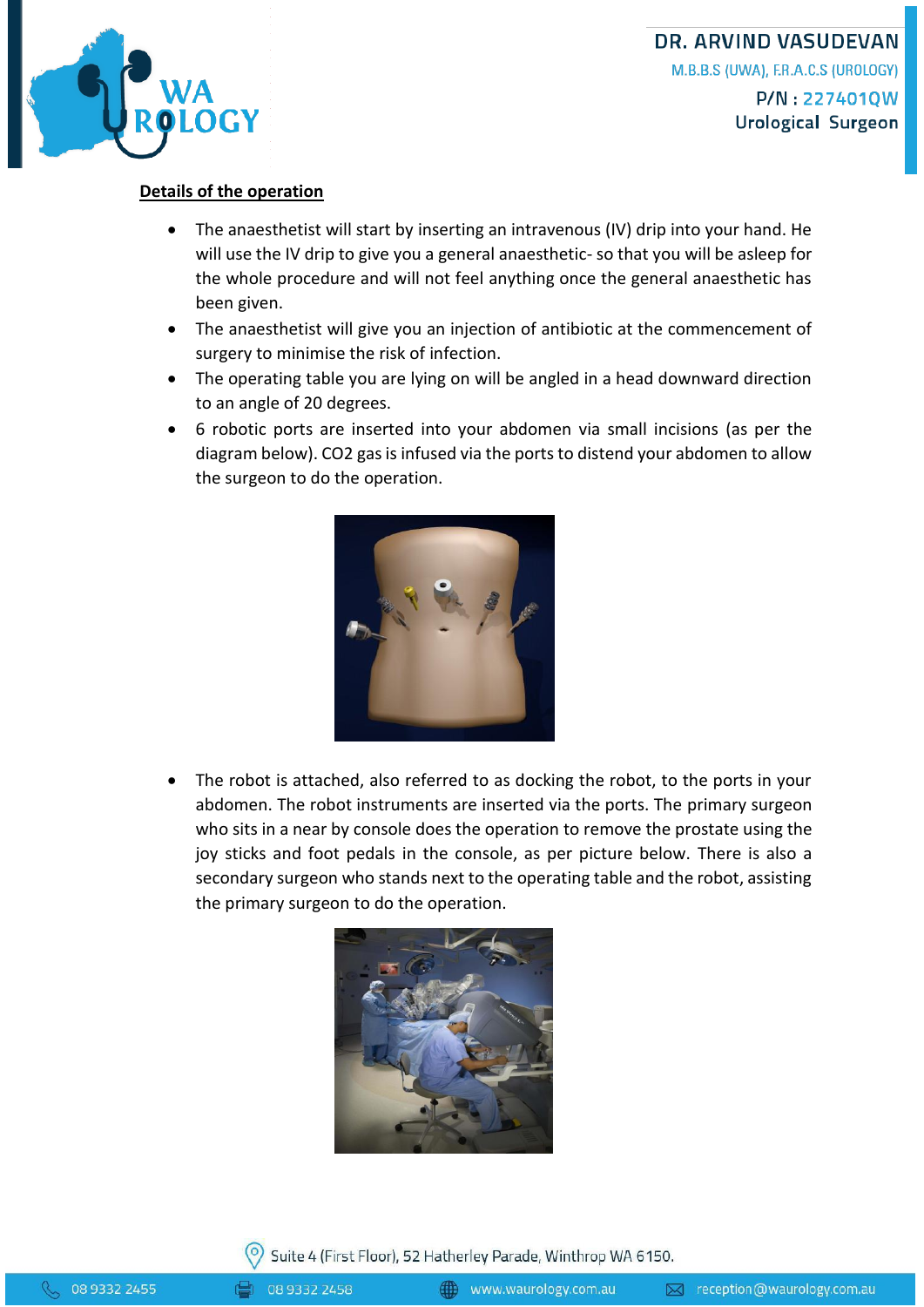



- Please note the prostate is removed whilst preserving the muscles that control your urinary continence. The nerves that are involved in erections may or may not be preserved as per the discussion with Dr Vasudevan during the pre-operative consultation.
- Once the prostate is removed the bladder is re-joined to your urethra using absorbable stiches. A catheter is placed to allow the join to heal.
- Once the operation is completed the robot is detached from the ports and stored away.
- The ports are removed and the small incisions are closed with absorbable stiches.
- The operation takes between 2 to 3 hours.

## **WHAT SHOULD I EXPECT AFTER MY SURGERY?**

After the surgery is completed you will be taken to the recovery room where you will be closely observed until the anaesthetic wears off. You will be in the recovery room for about an hour or two. From there you will be taken to the ward.

You will wake up with:

- **A catheter.** This is a tube inserted into the bladder through your penis and is attached to a leg bag. This will collect your urine so you will not need to leave your bed to pass urine. The catheter will be left in place for 7 to 14 days to allow the join between your bladder and urethra to heal.
- **A drain.** This is a plastic tube that comes out from one of the small keyhole incisions. It prevents blood and urine collecting inside your wounds after surgery. It is normally removed the morning after surgery.
- **Dressings.** These small plasters cover the keyhole sites and are generally removed 48 hours after surgery.
- **A drip** to prevent dehydration. You will be able to start drinking clear fluids when you come around from the anaesthetic. The drip is usually removed the day after your surgery.

There may be some discomfort in the scrotum or penis, however most patients do not need strong pain relief after the operation. However, if you are in a lot of pain please inform the nursing staff.

The day after the surgery, the drain and drip will be removed. You will be mobilized from bed. You will be able to eat and drink as per normal.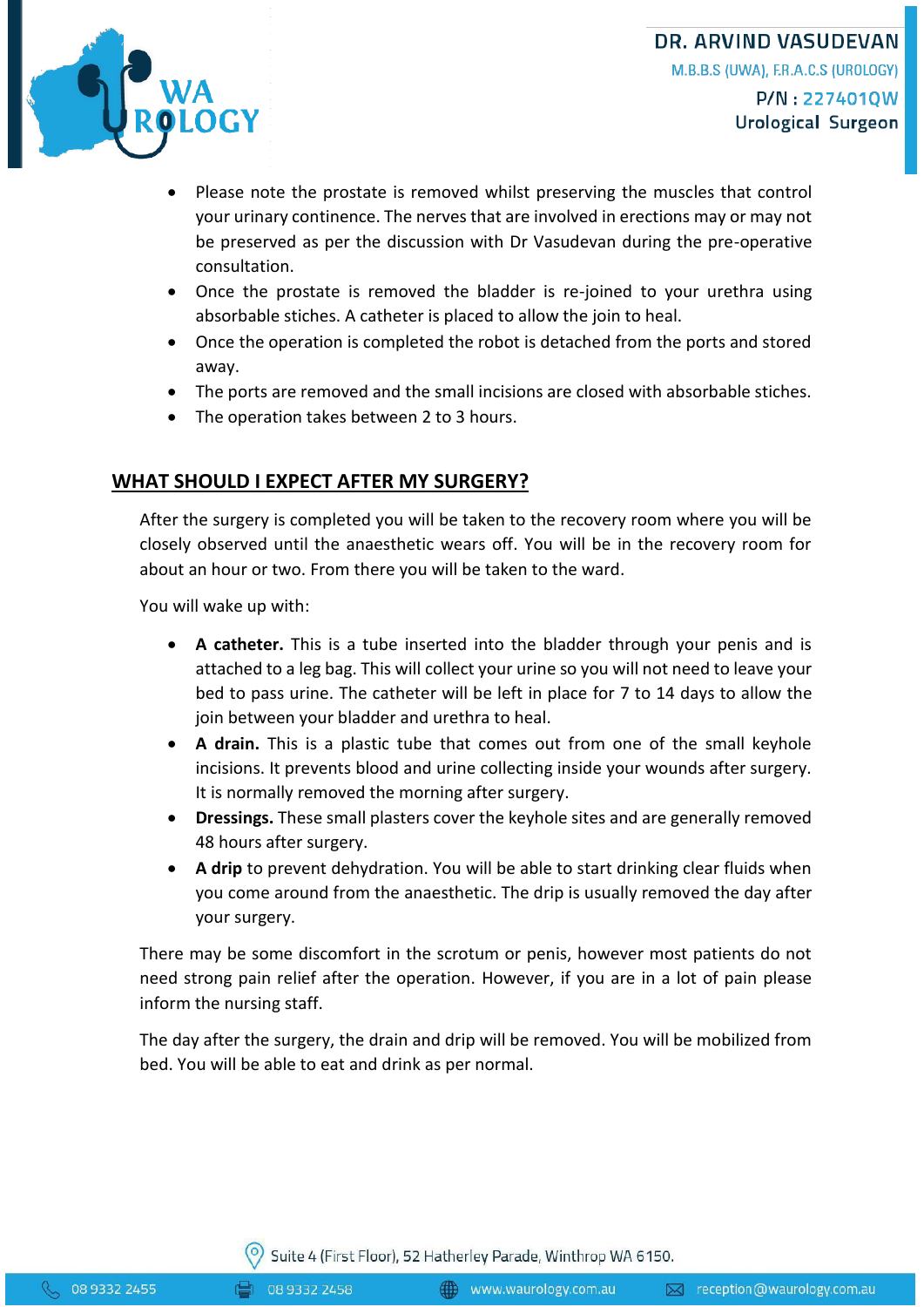

**DR. ARVIND VASUDEVAN** M.B.B.S (UWA), F.R.A.C.S (UROLOGY) P/N:227401QW Urological Surgeon

Most men will be discharged home in 1 to 2 days after surgery. Discharge will take place when:

- You can move around comfortably
- You are able to care for the catheter and leg bag yourself
- If you have any pain it is well controlled by oral tablets.
- You are given a date for catheter removal, which is normally in 7 to 14 days from operation.

*Click here to view the video <https://youtu.be/oL1zXvCuGnY>*

#### **WHAT CAN I EXPECT WHEN I GET HOME?**

**Tiredness.** Even though the wounds are small, you have had major surgery. So it is normal to have some tiredness for a few days.

**Bladder spasms.** Bladder spasms are contractions caused by the catheter rubbing against the trigone (muscle) inside of your bladder. This can result in urine passing down the sides of the catheter or give you the urge to pass urine, which can be uncomfortable. These spasms should reduce over time.

**Bowels.** It may take a few days for your bowels to open. Regular use of laxatives for a few days post-op will be useful to allow your stools to become soft, so that you do not have to strain to open your bowels. Also, regular mobilization at home will help to get your bowels moving again after surgery.

**Take it easy.** Do not lift anything heavy or do anything too energetic for example, shopping, mowing the lawn, lifting weights or running, for at least two to four weeks after your surgery. Doing these things may put too much strain on your stitches and could make your recovery take longer.

**Shower.** You can shower as per normal at home. The stiches are all absorbable and can be in contact with water. Pat yourself dry to minimise risk of infection.

**Return to work.** Allow 2 to 3 weeks before returning to work. If your occupation is very physical in nature you may require 4 to 5 weeks of rest prior to commencement of work.

#### **REMOVAL OF CATHETER**

Please come to the endoscopy section of the hospital on the date appointed by Dr Vasudevan's rooms for removal of your catheter.

A nurse will remove the catheter, which will take a few minutes to do. You will not require an anaesthetic for this.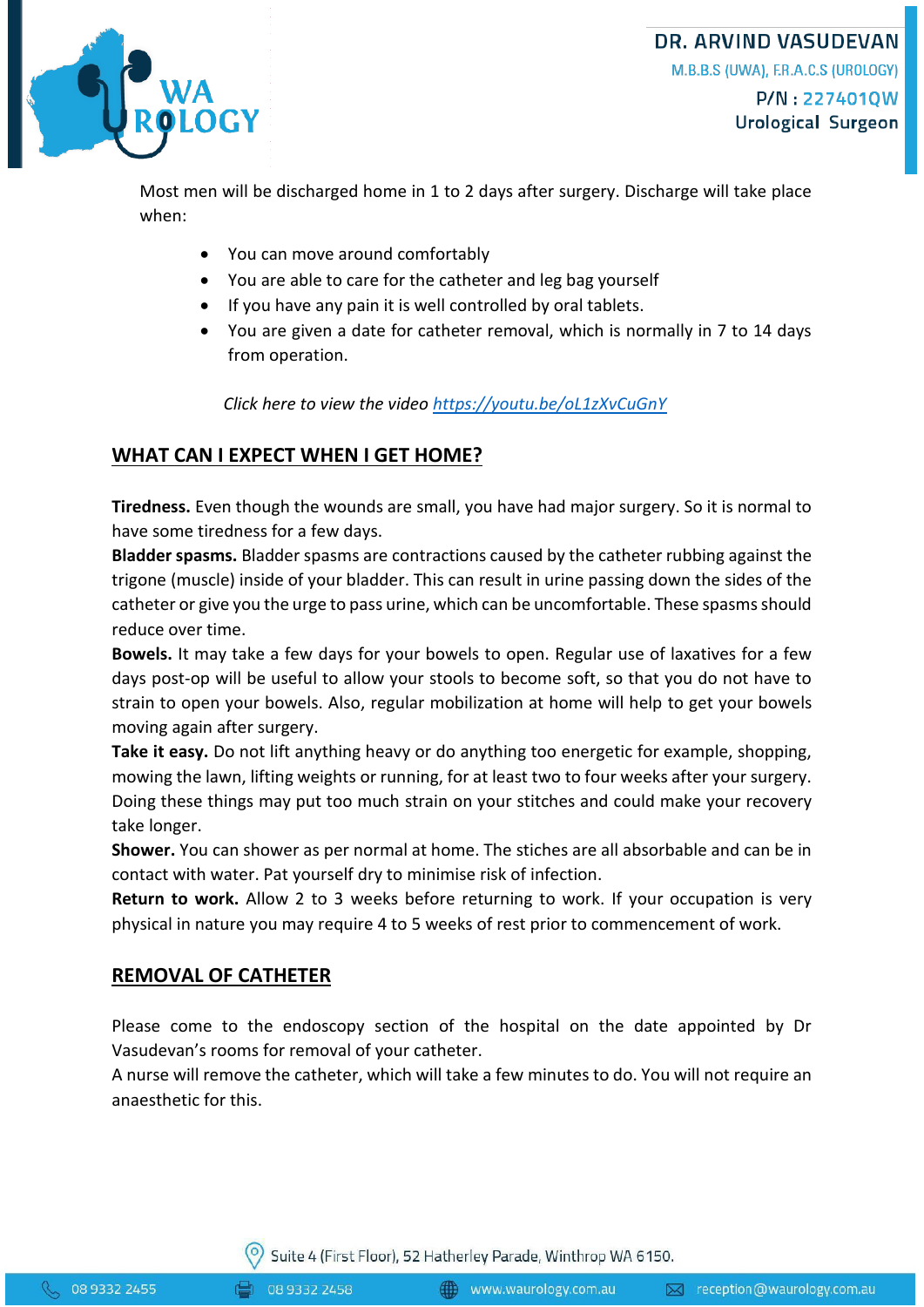## **DR. ARVIND VASUDEVAN** M.B.B.S (UWA), F.R.A.C.S (UROLOGY) P/N:227401QW Urological Surgeon



Once the catheter is removed, the nurses will monitor you for the next few hours to make sure you are able to pass urine and are not retaining it. They will contact Dr Vasudevan via phone and update him of the progress, prior to your discharge.

Most men will have some urinary incontinence after the catheter is removed. Start the pelvic floor exercises as soon as your catheter is removed and repeat them every day. Your continence should improve with time and persistence with the exercises. Most patients are pad-free three months after their surgery.

Some men may never regain full control of their continence, even 12 months after surgery, but this is very rare. If this happens to you, there are many ways to deal with this problem, which Dr Vasudevan will discuss with you.

### **WHEN CAN I RESUME SEXUAL ACTIVITY?**

This will depend if a nerve sparing procedure was done or not at the time of your surgery. If a nerve sparing procedure was performed then, please take note of any erections or feelings you do have and report them on your follow-up appointments to Dr Vasudevan. It is normal in most men that they will lose some or all erectile function in the first few months after surgery while the nerves start to recover.

If a nerve-sparing procedure has been performed, Dr Vasudevan will start you on medication such as Viagra or Cialis when you return for your results 6 weeks after surgery. It is recommended that you take this as prescribed in order to help improve the blood flow into the penis for rehabilitation of your erections. It is not expected this to result in erections immediately and, in fact, some patients may take as long as 2 years to recover any natural erectile function. Additionally, vacuum devices may be used either alone or in conjunction with the above in order to maintain penile length.

You will also be seen by the penile rehabilitation nurse specialist in Dr Vasudevan's rooms as part of your post-operative follow-up who will assist and guide you in the rehabilitative process.

## **WHAT ARE THE RISKS OF ROBOTIC RADICAL PROSTATECTOMY?**

All surgical procedures, no matter how minor or major, have possible risks and complications. While the following list of possible complications is recognised and over inclusive, most patients do not suffer them. All possible steps are taken to prevent complications from happening. The complications include: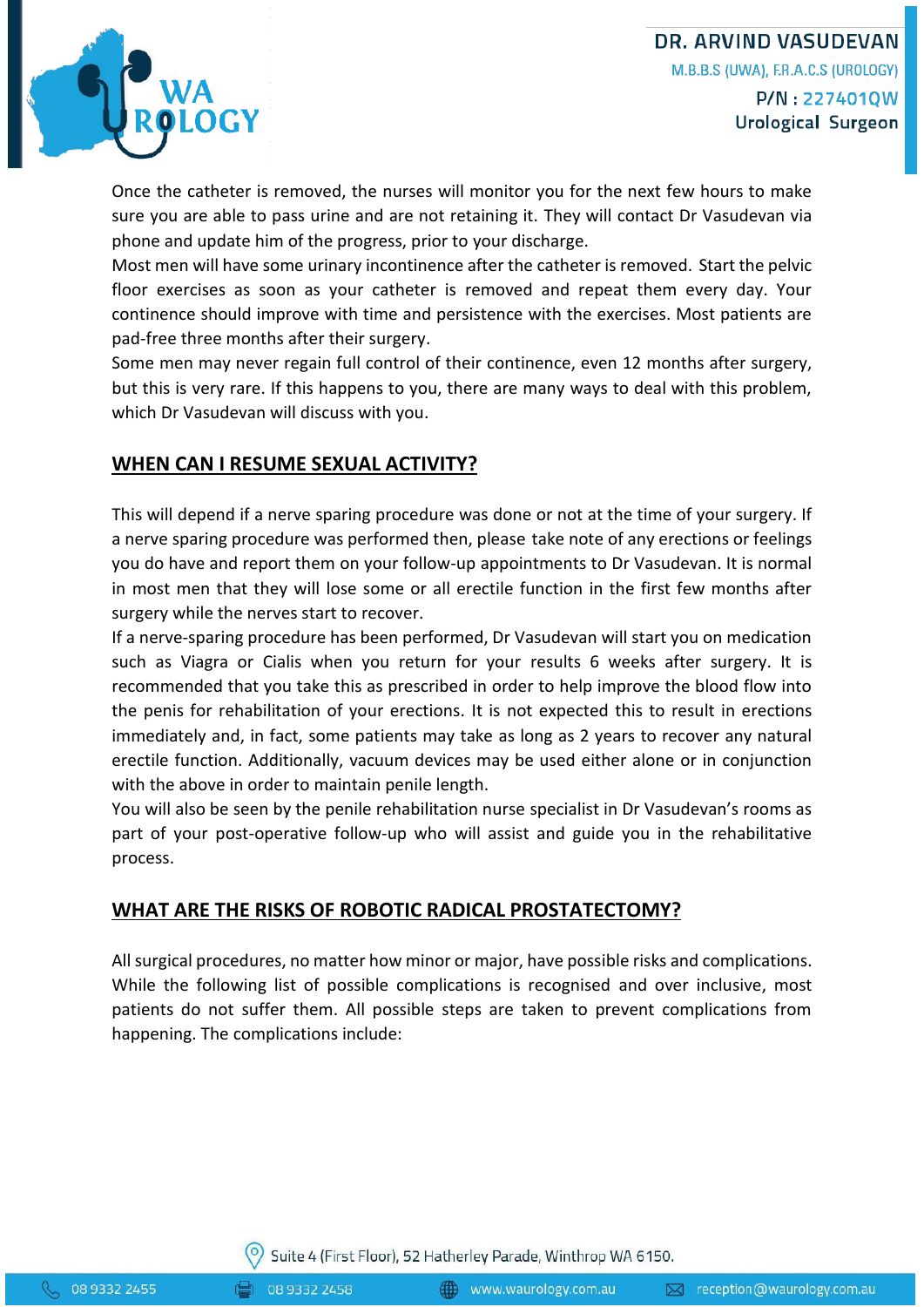

#### **Common (greater than 1 in 10)**

- Temporary difficulties with urinary control, which improves with pelvic floor exercises.
- Impairment of erections even if the nerves can be preserved (20 to 50% of men with good pre-operative sexual function)
- Inability to ejaculate or father children because the structures which produce seminal fluid have been removed (occurs in all patients).
- Discovery that cancer cells have already spread outside the prostate, needing further treatment, such as radiotherapy.
- Positive surgical margins -cancer cells seen (under a microscope) at the edge of the removed prostate tissue, meaning that it cannot be confirmed that all the cancer cells have been removed.
- Subcutaneous emphysema is extravasation of CO2 gas outside the abdomen and under the skin. Even if it occurs, it is generally treated conservatively, as the gas dissipates by itself over several hours.

#### **Occasional (between 1 in 10 and 1 in 50)**

- Scarring at the bladder exit (bladder neck contracture) resulting in weakening of the urinary stream and needing further surgery (2 to 5%).
- Severe urinary incontinence (temporary or permanent) needing pads or further surgery (2 to 5%)
- Blood loss needing transfusion or repeat surgery.
- Further treatment at a later date, including radiotherapy or hormone treatment.
- Lymph fluid collection in the pelvis if lymph node sampling is performed.
- Some degree of mild constipation can occur. You will be given laxatives in the post-op period to relieve this but, if you have a history of haemorrhoids (piles), you will need to be especially careful to avoid constipation.
- Apparent shortening of the penis. This is addressed by using vacuum devices in the penile rehabilitation phase post-surgery.
- Development of a hernia related to the site of the port insertion.
- Development of a hernia in the groin area at least 6 months after the operation.
- Transient renal impairment post-operatively. Usually treated with IV fluids and close monitoring of renal function.

#### **Rare (less than 1 in 50)**

 Anaesthetic or cardiovascular problems possibly requiring intensive care admission (including chest infection, pulmonary embolus, stroke, deep vein thrombosis, heart attack and death)